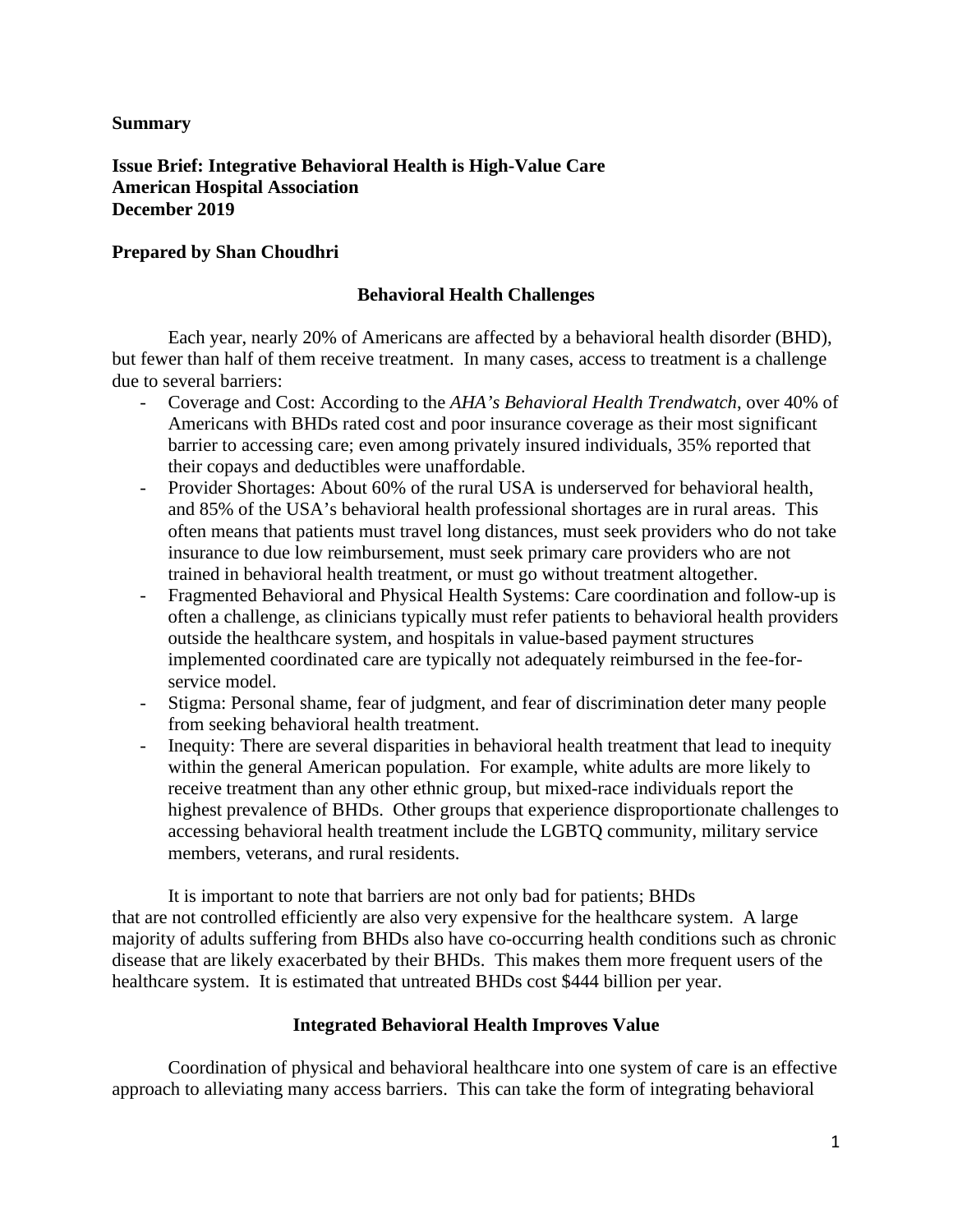health professionals into medical practices or integrating medical professionals into behavioral health treatment centers. Key components of coordinated care include co-location, team-based approaches, patient-centered care, and care-management (i.e., routine screening). The AHA's Value Initiative is looking to improve patient outcomes while reducing cost, and it is doing this through models of integrated care. Integrated care can address all three components of the AHA's Value Equation:

- 1. Improve Outcomes: When physical and mental health are treated together, patients experience improved outcomes. As an example, Intermountain Healthcare's team-based Mental Health Integration model saw increased screening/treatment for depression, increased adherence to diabetes care, reduced emergency department (ED) visits, and reduced hospital admissions when compared with patients who were not being treated under a team-based care model. See the link in the full report for more information.
- 2. Enhance the Patient Experience: Access to care can be made more seamless by the proximity of providers and provider continuity. Montefiore Health System's behavioral health mobile application allows providers to check on their patients remotely, and 72% of users reported feeling greater connection with their care team. See the link in the full report for more information.
- 3. Reduce Costs: Integrating behavioral and physical healthcare could generate \$38-\$68 billion in healthcare savings each year. Cherokee Health System found that they were able to reduce emergency department visits, reduce hospital care, and reduce costs by implementing an integrated care model.

### **Integrated Behavioral Health Models**

#### *Primary Care*

Integration of primary care and behavioral health services has been reported to improve patients' health outcomes and enhance patients' care experience. The Greater Baltimore Medical Center and Sheppard Pratt Health System puts full-time behavioral health providers in primary care practices; since the launch of its integrated program, anxiety and depression scores have gone down, and the cost of patient care has decreased by hundreds of thousands of dollars. The Cambridge Health Alliance launched an integrated program aimed at individuals with public insurance; the program has seen a reduction in total ED visits and inpatient psychiatric hospitalizations as well as an increase in routine lab testing to monitor diabetes. See the link in the full report for more information about these programs.

#### *Inpatient and Specialty Care*

Integrated behavioral and physical health models have also been demonstrated to improve value for patients in inpatient settings (i.e., med-psych units) and in specialty care (i.e., via the addition of behavioral health providers to care teams in obstetrics, orthopedics, etc.). Presbyterian Healthcare Services has an inpatient addictions medicine consult liaison team that universally screens patients for substance use disorders; from 2017-2018, buprenorphine and naloxone prescriptions increased significantly, and the prescription of opioids decreased. Northwell Health provides hospitalists for its inpatient psychiatric hospital so that patients may receive medical treatment without interrupting their behavioral health treatment; it has seen a